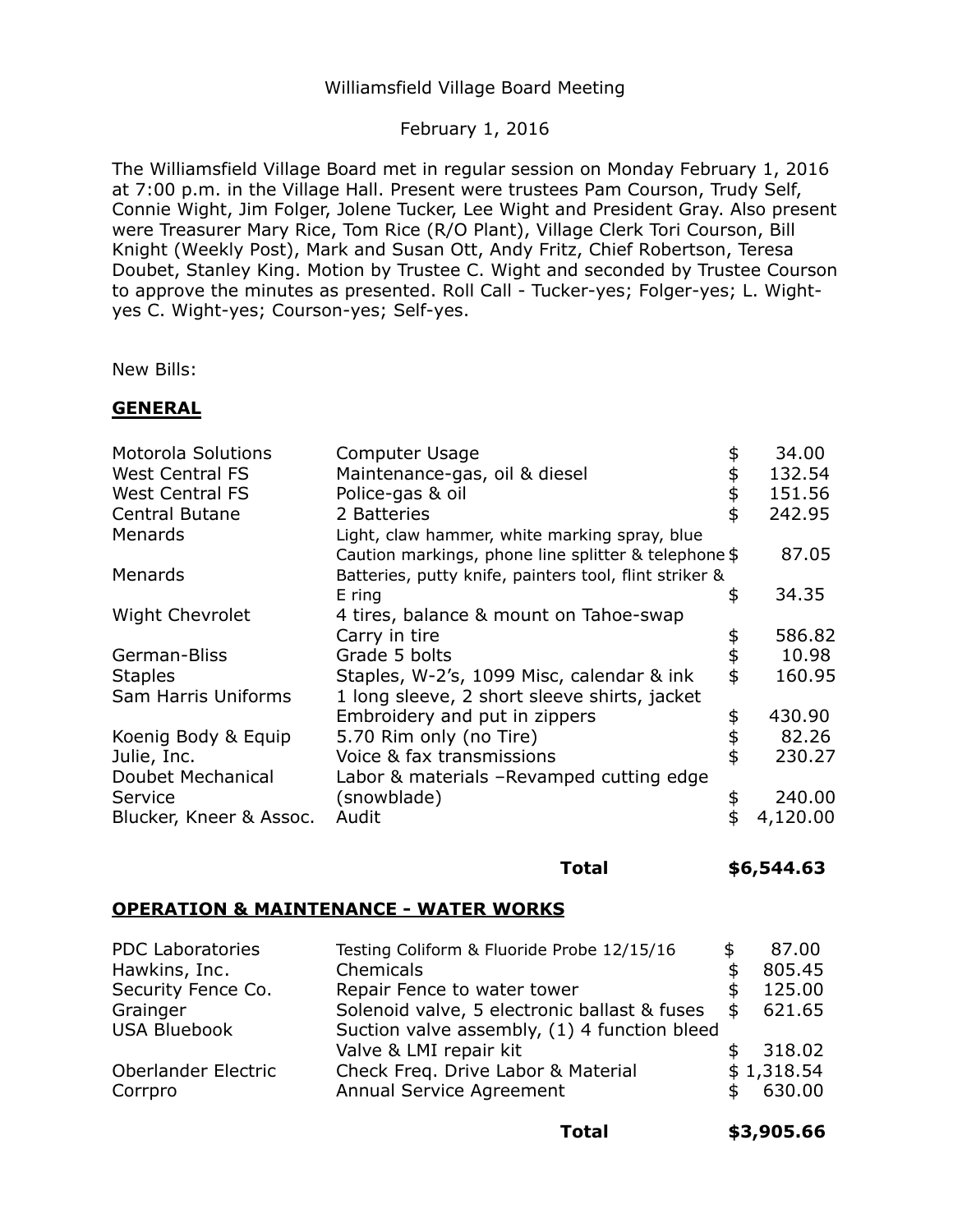Motion by Trustee Self and seconded by Trustee C. Wight to approve new bills. Roll Call - Tucker-yes; Folger-yes; L. Wight-yes C. Wight-yes; Courson-yes; Self-yes.

 Motion by Trustee L. Wight and seconded by Trustee Folger to approve financial statement. Roll Call - Tucker-yes; Folger-yes; L. Wight-yes C. Wight-yes; Courson-yes; Self-yes.

 Public Comment: Andy Fritz representing the Volunteer Park Board and Spoon River Landscaping discussed proposals for upcoming goals and projects to the Board before the March budget meeting so that the requested projects would be taken into consideration for the Village's budget. The putt putt green and the hillside slide that are proposed will be no cost to the Village. They will be funded by Park Assoc. A project that will need financial assistance from the Village is the upgrades to the electrical service at the park to help with the Lighting of the Park. The Village will also be responsible for the \$480 a year charge for the electricity. The plan for a second pavilion has been put on hold for now because the cost would be too high. The Park Board would also like to install new playground equipment, repair existing equipment and purchase new plaques for memorial trees and make a new flower bed for Dave Malien's memorial. Motion to approve assistance with the electrical upgrades in the Village's budget by Trustee C. Wight and seconded by Trustee Self. Roll Call - Tucker-yes; Folger-yes; L. Wight-yes C. Wight-yes; Courson-yes; Self- yes. Also, the maintenance agreement with Spoon River Landscaping will be discussed at the March budget meeting.

 Correspondence: Tom Rice and Stanley King will be attending a pipeline meeting to learn what to do if something were to happen to the pipelines near the Village.

 Maintenance Report: The Hummer had 2 new batteries installed. The required new reflective stop signs are being installed where needed. The maintenance dept. is working on running underground electrical to the flag lights in Veterans Park. Due to clogged/broken culverts, the Shop Around the Corner needs rock put in at the front of the business.

 Police Report: The ATV stickers come in a minimum quantity of 1,000. Chief Robertson proposed just using the application that the residents need to fill out in order to legally drive their ATVs as proof their ATV has been registered with the Village. Chief Robertson is following up with the unsightly property fines that were issued. The Following calls of service were handled by the police department for the month of January:

| <b>Warrant Arrest</b>    | Transported to Jail |
|--------------------------|---------------------|
| Domestic Dispute         | Warned and Advise   |
| <b>Driving Complaint</b> | Complainant refuse  |
| Theft complaint          | Report on file      |
| Stand by request         | Cancelled/reschedu  |
| <b>VIN verification</b>  | No report           |
| Animal complaint         | Check well being    |

 Driving Complaint Complainant refused/No report Warned and Advised Cancelled/rescheduled No report